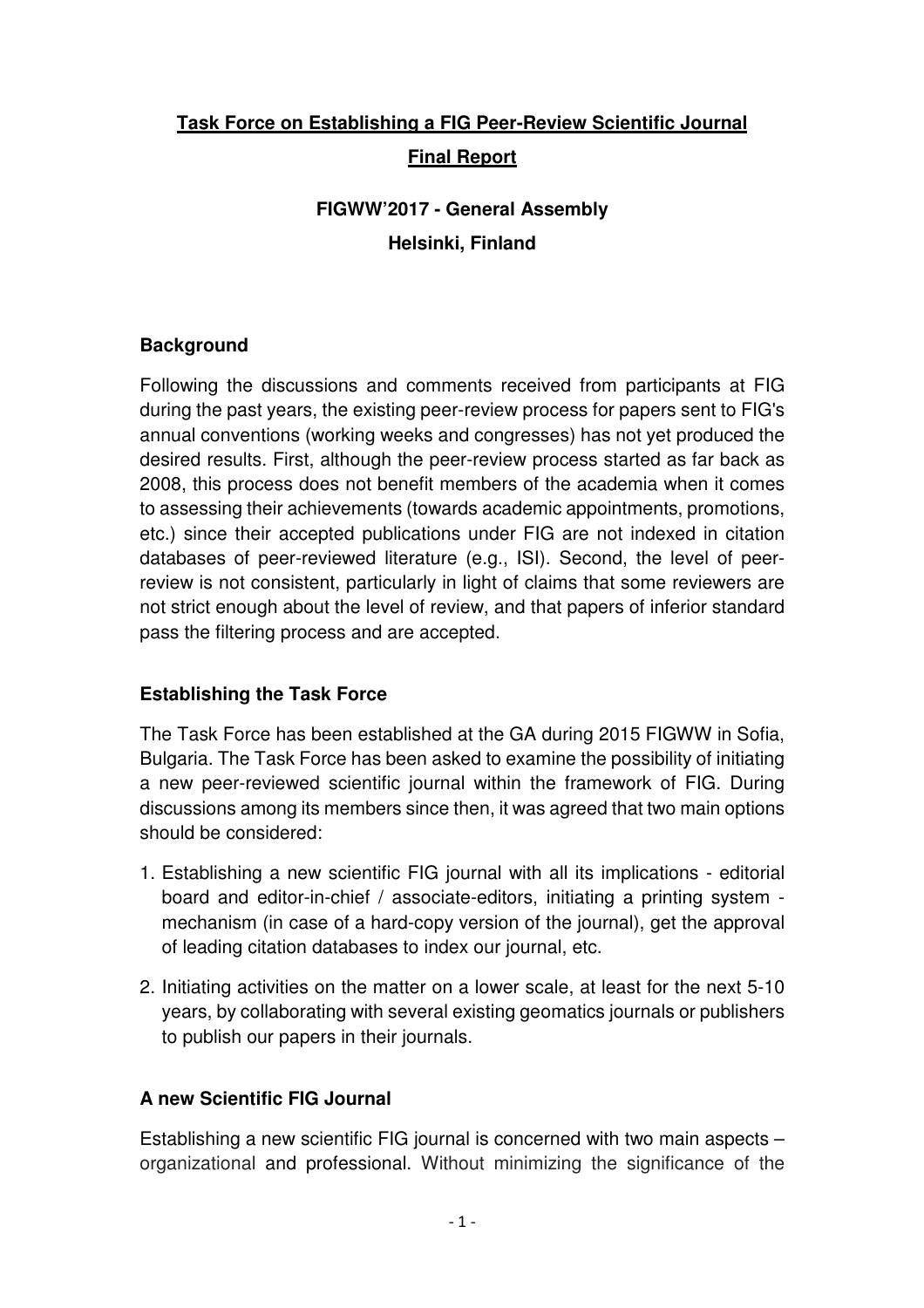organizational aspects, the main challenges in establishing a new journal are with the professional aspects. Within the professional requirements, the main issue is to achieve recognition by the Citation Databases. The requirements of the main citation databases, which can vary, are:

- 1. Issues should be published at set times and at regular intervals throughout the year (although "Web of Science" is willing to consider including a periodical procedure).
- 2. A number of volumes should be published before considering whether a journal should be included in a citation database. The specific required number is not provided. We assume that initially there will not be more than 3-4 issues per year, and therefore the process towards inclusion in the databases can only start 1-1.5 years after the journal is first published, and would last several months thereafter (completing the process in ~2 years).
- 3. There are no restrictions on including an open soured e-journal (vs. a printed journal) in a citation database.
- 4. Appointing an editor-in-chief (and associate-editors), as well as an editorial (advisory) board, all of which are internationally diverse, and are leading academic/research personnel.
- 5. A broad international diversity of the authors/co-authors of papers.
- 6. A comprehensive (high standard) and objective peer-review process.

There are a few additional - less significant - requirements, such as having an ISSN number, identifying the authors of the papers by their addresses, publishing concise resumes for authors, and more.

## **Arguments against a new Scientific FIG Journal**

During the meeting at the special session on the matter (FIGWW'2016) and discussions among the members of the Task Force, various arguments against establishing a new scientific FIG journal have been argued:

- The financial aspects should be considered and its effect on FIG budget should be taken into account.
- FIG covers too many topics to be included in one journal.
- A scientific (FIG) journal, which is not focusing on a specific topic, might prevent potential readers to use it.
- The Impact Factor of a journal is dependent on its number of readers (number of citations of its papers) and accordingly without focusing might be not high.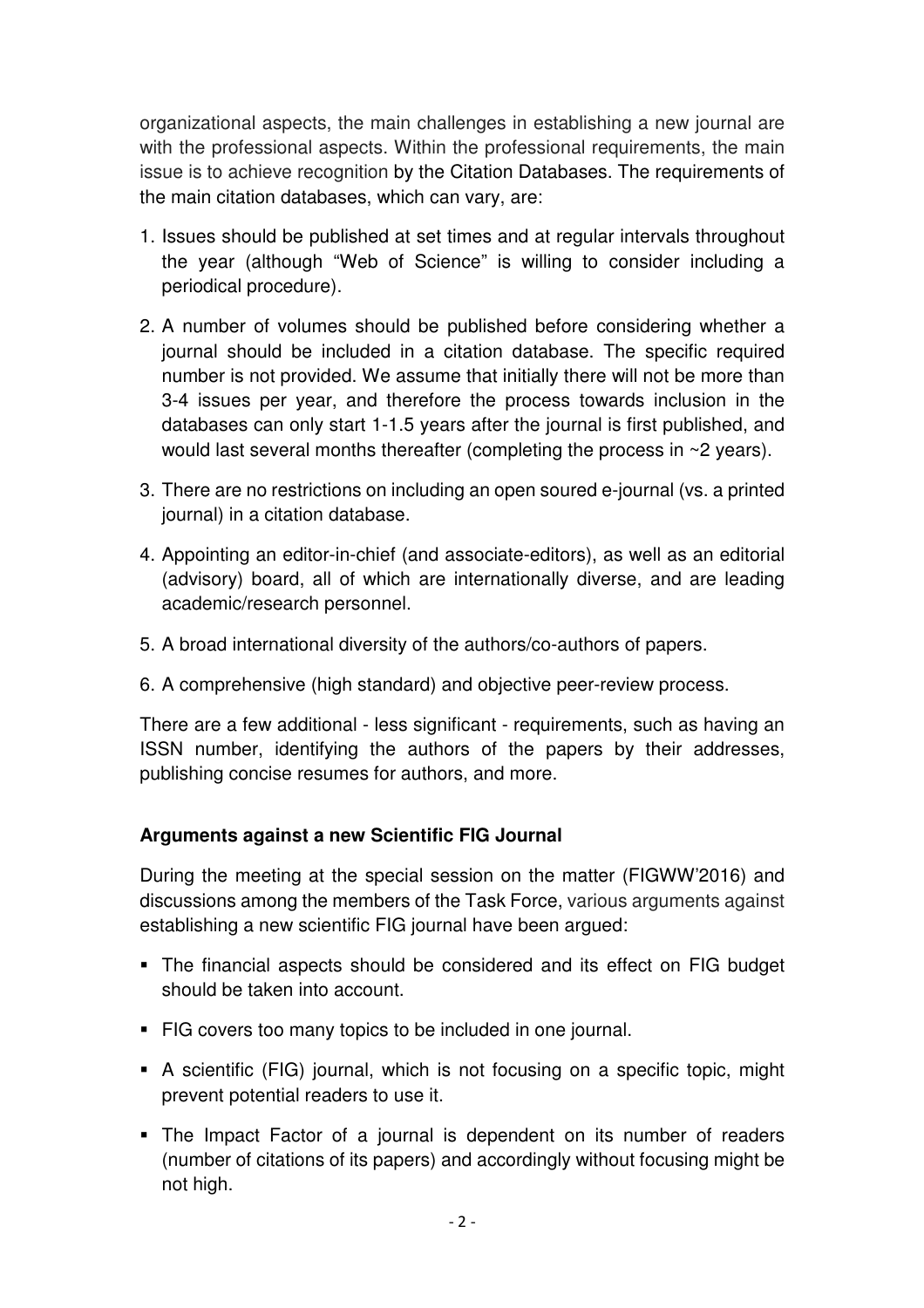- A regular journal with 3-4 issues a year requires at least ~ 40-50 accepted papers per year.
- Based on the current number of submitted (and accepted) papers in the fullpeer-review channel to our annual events – this might be a non-reachable target.

### **The implications of the alternative solution**

As abovementioned, the alternative solution is by collaborating with existing geomatics journals or publishers to publish our papers in their journals. To achieve this, the following steps should be implemented:

- **Establishing a consistent and structured peer-review mechanism, which will** be composed of an editor-in-chief and 3-4 associate-editors.
- Establishing an editorial (advisory) board composed of 20-25 reviewers.
- Be in touch with several exiting journals to reach pre-defined agreements to publish our accepted papers.
- The peer-review process, which will be carried out by the editors and the editorial board, will be rigorous with high scientific and/or professional standards (the current level of review process of the full-peer-review papers within the annual working weeks does not reach the desired standards).

#### **Previous experience of journal publishing within FIG framework**

FIG commission 3 (Spatial Information Management) has established more than 12 years ago a full-peer-review-process at its annual workshops.

Based on a rigorous peer-review process, the review results were adopted by several journals, and their editors have agreed to publish the accepted papers in their journals without requiring an additional review process. These journals are:

- Survey Review;
- **Burveying and Land Information Science;**
- Detailstand Digital and Real Estate Research; Nordic Journal of Surveying and Real Estate Research;
- Computers, Environment and Urban Systems (to some extent).

At FIG commission 3 annual workshops about 20-25% of submissions were via the full-peer-review process, and only 40-50% of these submissions were accepted after the peer-review process (for comparison, leading journals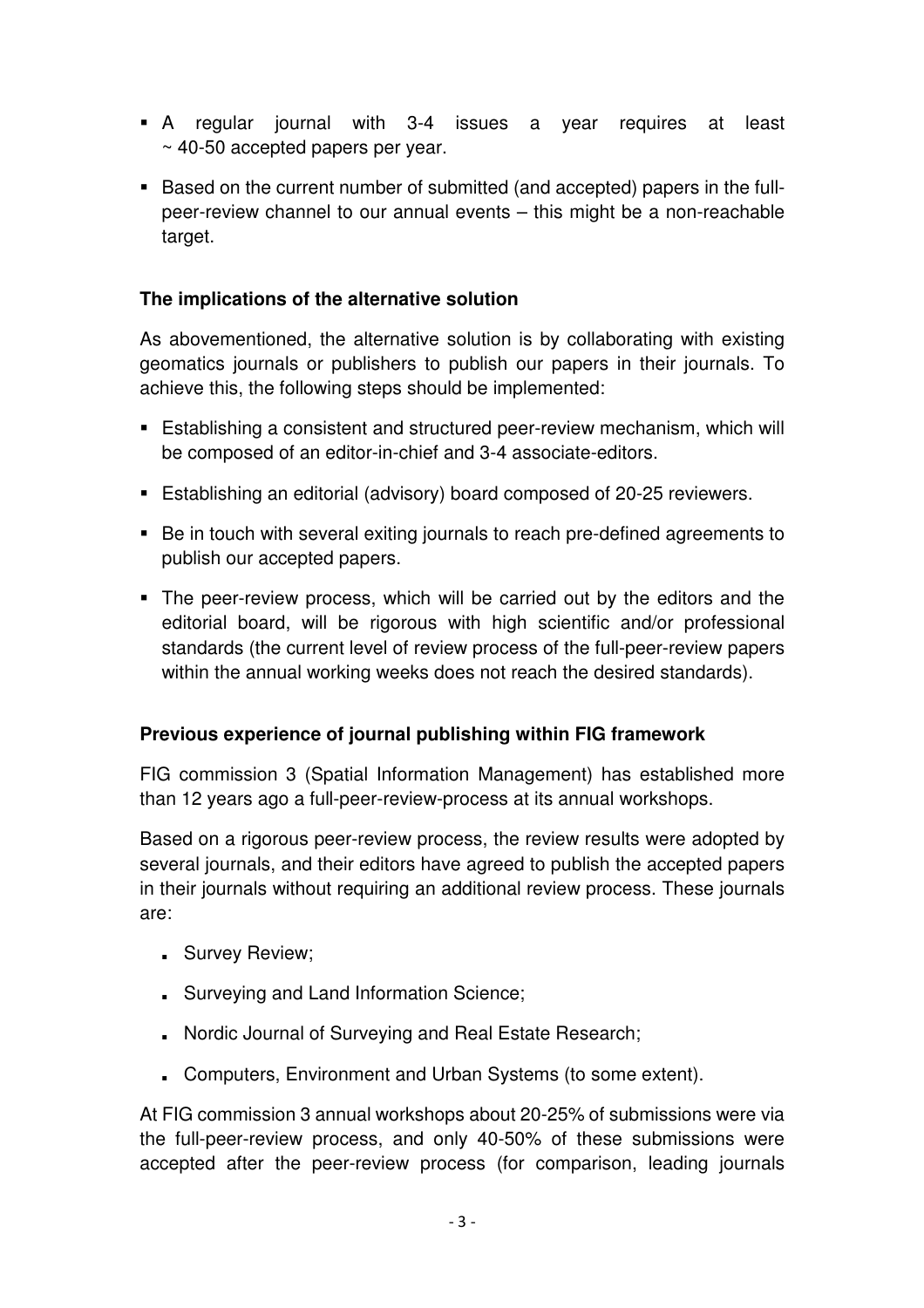mention a 25-50% acceptance rates for publication). These figures might give us an initial estimation regarding the acceptance rate of papers during our working weeks and congresses.

### **Collaboration with existing Journals**

To examine the possibilities and potential to collaborate with existing journals we were in touch with editors, editors-in-chief or co-editors of more than 20 leading journals covering different aspects of our profession. Correspondences suggest the following principles of collaboration:

- 1. FIG will establish an international editorial board, which will include leading figures (academic professors as well as high-level professionals).
- 2. The peer-review process, which will be carried out by the editorial board, will be rigorous with high scientific and/or professional standards.
- 3. The peer-review process will be transparent (including parameters, criteria etc.) to the editors of these journals.
- 4. These journals will accept (adopt) our peer-review-process without applying their additional peer-review process.
- 5. The accepted papers will be published in these journals (as special issues or within their regular issues).

These journals (in alphabetical order) are:

- **Applied Geomatics**
- Cartographica -- The International Journal for Geographic Information and Geovisualization
- Cartography and Geographic Information Science (CaGIS)
- Computers, Environment and Urban Systems
- Computers & Geosciences
- Geoinformatica
- Geomatica
- Geo-spatial Information Science
- **International Journal of Applied Earth Observation and Geoinformation** (JAG)
- **International Journal of Digital Earth (IJDE)**
- **ISPRS International Journal of Geo-Information (IJGI)**
- **Journal of Applied Geodesy**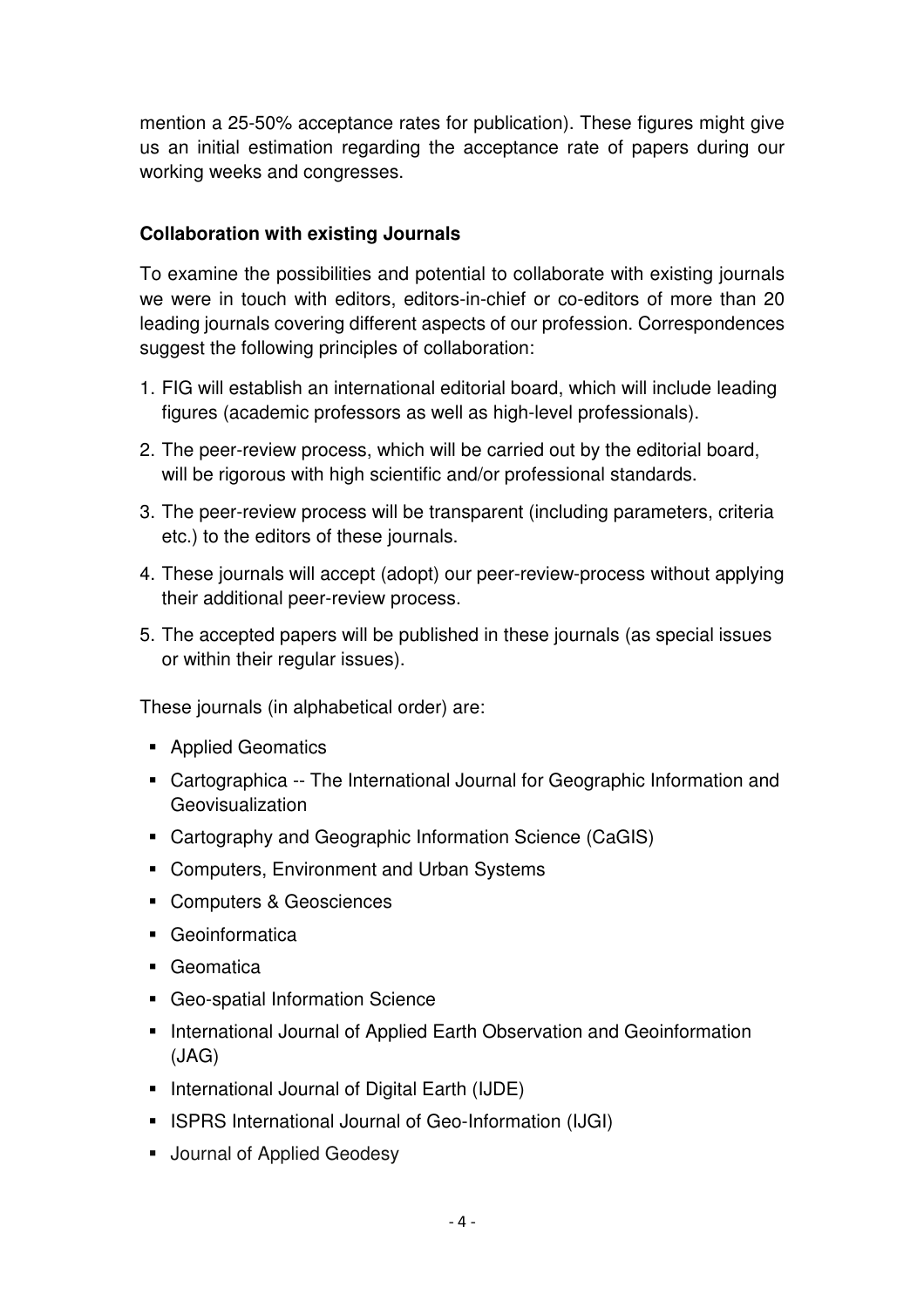- **Journal of Land Use Science**
- Journal of Spatial Science (TJSS)
- **Journal of Surveying Engineering**
- **Land Use Policy**
- **Marine Geodesy**
- Surveying and Land Information Science (SaLIS)
- **Survey Review (SR)**
- The Cartographic Journal
- **Transactions in GIS**
- URISA Journal

So far (end of February 2017) we have received only one negative reply refusing to publish our accepted papers (they rely only on their internal reviewing process), and five positive replies, which agreed in principle to collaborate with FIG and publish our accepted papers in their journals.

Two comments on this matter:

- Our assumption is that until the working week in Helsinki we will have more responses (hopefully many of them positive).
- Even the positive responses still require negotiations with the journals to reach agreements on the form of collaboration between us.

#### **Recommendations**

The recommendations of the Task Force to the council and to the GA are:

- 1. Adopting the solution of publishing the accepted papers during our annual working weeks and congresses in existing geomatics journals for a period of 5-10 years (e.g., special issues).
- 2. Establishing a consistent and structured peer-review mechanism, which will be nominated by the council and will be approved by the GA. The nomination of the editor-in-chief and the 3-4 associate-editors will be for a term of 4 years, and will have a status that is equivalent to a permanent "Task Force".
- 3. The editor-in-chief and the associate-editors will be responsible to nominate 20-25 reviewers as an editorial (advisory) board.
- 4. The editorial staff (editors and editorial board) will be acting as an independent body for all purposes.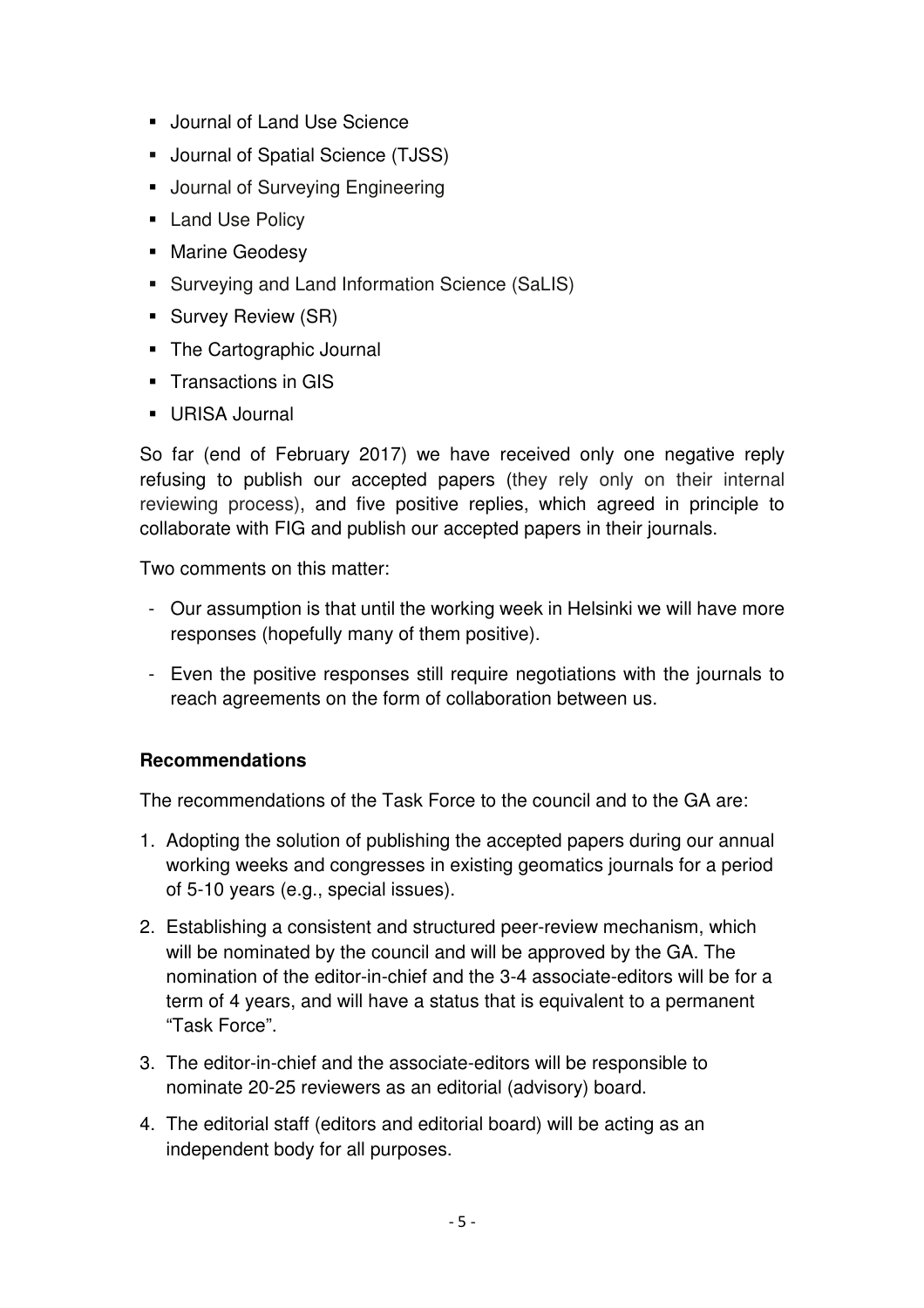- 5. This editorial staff will abide by the rules of leading journals in the field, and will handle the review process of papers sent for publication during FIG annual working weeks and congresses (and perhaps also during the commissions' workshops – if the commissions are willing)
- 6. The current channels [(a) full-peer-review; and (b) abstract-review] for submitting papers to our annual working weeks and congresses will be kept as is (where authors will be asked to present their research during the working weeks and congresses). However, papers submitted to the fullpeer-review channel will be classified into 3 groups (levels):
	- a. Fully accepted to be published in the international scientific journals
	- b. Partial accepted to be published as accepted full papers in FIG website (as it is done for the last 8-9 years with the full-peer-review accepted papers)
	- c. Rejected papers will be reviewed again in the non-peer-review (abstract review) channel.
- 7. All FIG commissions will have the option to join this process and submit papers from their annual workshops to be published (if accepted) in the journals. In this case, the peer-review process will be handled independently by the editorial board - and not by the commissions.
- 8. Postponing the decision of establishing a FIG Scientific Journal to a later date, perhaps for 5-10 years (to be discussed by the council during the term 2023-2026).
- 9. If the recommendations are adopted by the Council and the GA, authorize the editor-in-chief and the associate-editors to reach an agreement with 5- 7 journals, and determine the framework for common future activities.
- 10. The administrative activity of the editorial staff will be handled by FIG office (in a similar process to what was done until now toward working weeks and congresses).

## **Planned timetable**

The planned timetable is as follows:

- 29.5.2017 General Assembly (first meeting) the activity of the Task Force and its recommendations will be presented (it will be reported earlier to the council in Helsinki).
- 31.7.2017 Council nominates an editor-in-chief and 3-4 associate-editors